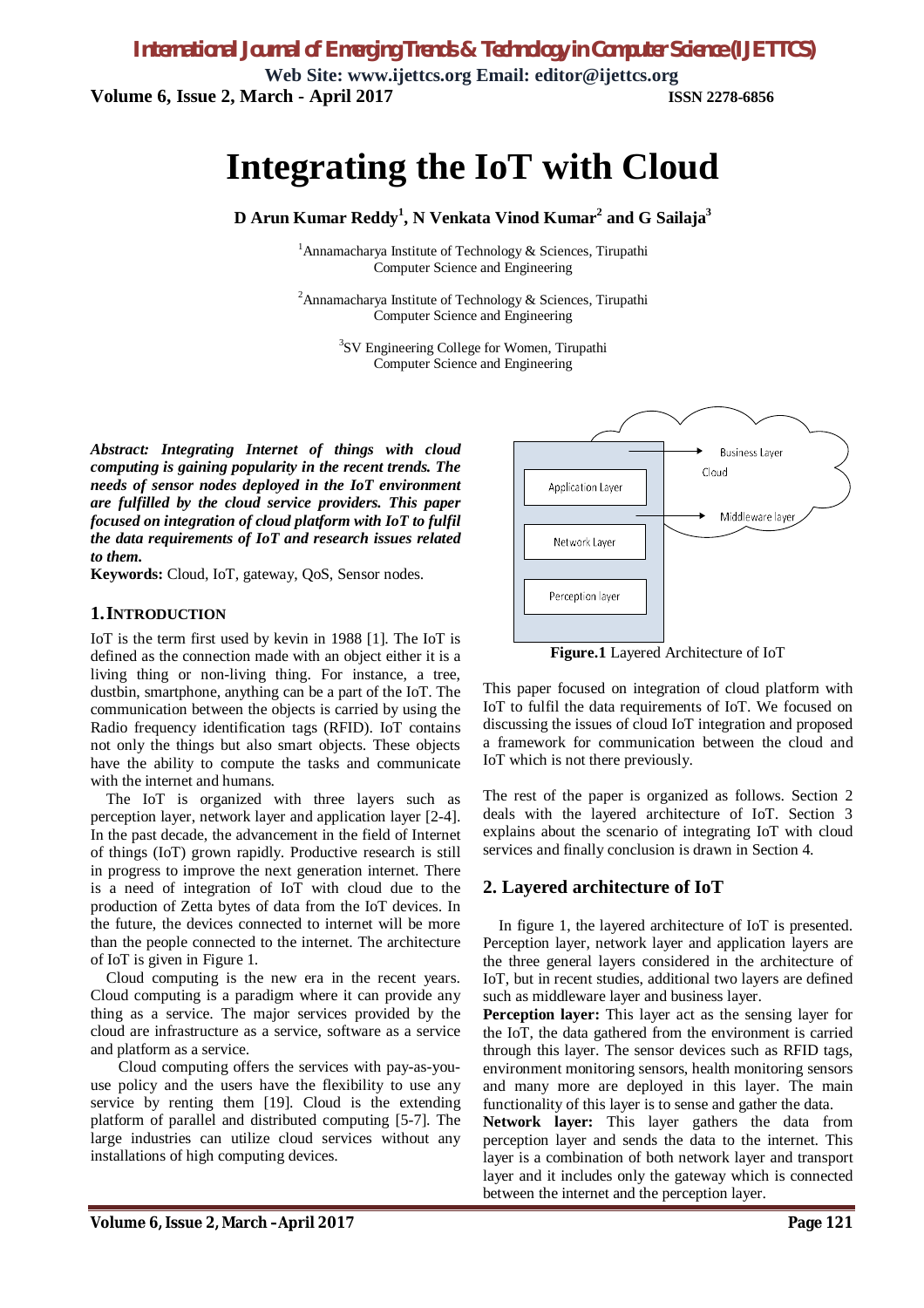# *International Journal of Emerging Trends & Technology in Computer Science (IJETTCS)*

**Web Site: www.ijettcs.org Email: editor@ijettcs.org**

## **Volume 6, Issue 2, March - April 2017 ISSN 2278-6856**

**Application layer:** This layer receives the data from the network layer and provides the data to the application. The applications might be a health care environment, smart homes, smart city and other [8].

**Middleware layer:** this layer lies in between network layer and application layer. This layer gathers the information from the network layer and stores or process the information. This layer has the capability to take the decisions automatically whether to forward the information to the application layer or process the information [9].

**Business layer:** this layer is solely concerned with the business people who make revenue from the application.

## **3. Integration of IoT with cloud services**

According to the study made in [10], the connected devices to the internet are going to reach the number of 24 billion and this leads to the vast data production as well. Therefore, storage space is needed to honour this data. Cloud computing provides the data storage and data processing for the IoT. These services are provided at rental basis and IoT are integrated with small sensor nodes which are limited in their capacity and storage space. Therefore, cloud computing provides all the needs of IoT. Figure 2 shows the communication architecture of IoT and cloud.

#### **Research issues in integration of IoT and Cloud**

The integration of IoT with cloud is not a simple issue; the IoT does not allow all the things to integrate and all the resources to avail from the cloud. There are some issues which have to be addressed before the integration. The communication between the IoT and cloud are considered as the major constraint for the integration. Some of the issues are discussed below.

QoS Provisioning: In IoT, the data size produced by the sensor nodes is more, it leads to the unpredictability and quality of service becomes major issue. The sensor nodes produce data at any time and some time it might be an important data. Therefore, cloud should provide prioritization to the data [11]. Quality of service is measured in terms of packet loss ratio, bandwidth, jitter and delay [12].

**Protocol Design:** In IoT, there are number of devices connected through the internet and the protocol used by these devices is different from one to another. Some devices useZigbee and some other devices use IEEE 802.11. The gateways present in between the sensor nodes and internet supports some protocols. The protocol support is dependent on the sensor devices and the gateway used in the IoT. So, there is no guarantee of protocol support if any new sensor is added in to the network. Therefore protocol support is also one of the issues to be concerned at the time of communication [13-14].

**Resource Allocation:** resource allocation is the major issue in the cloud platform. In IoT, the sensor nodes are heterogeneous in nature; there is no idea about the capability of the sensor nodes such as bandwidth and computation power. Therefore, it is difficult to provide the

resources to the IoT without knowing the exact utilization [15].



Figure 2: Communication between IoT and cloud

**Energy Efficiency:** The sensor nodes deployed in the IoT environment must connected to the cloud and it requires lot of data communication and it ultimately leads to the high energy consumption. Allsensor devices are composed of sensing unit, processing unit, transmission unit and power supply unit. Most of the sensor nodes are operated with limited power supply. Therefore, efficient mechanism is needed for efficient utilization of energy for the sensor nodes. Some researchers made contributions to preserve the energy by introducing sleep mode the sensors [16-17].

Service discovery: In the Cloud IoT, the cloud manager takes part of discovering new services to the users. The major issue in the IoT is any node can join in the network or leave the network at any time. Therefore, continuous monitoring is required on the sensor nodes. In larger IoT networks, an IoT manager is also needed to manage the services.

**Privacy and Security:** In both IoT and cloud, privacy and security is the major research issue. In IoT, the data produced by the sensor nodes might be confidential and it requires some security mechanisms to preserve the data [18].

## **4. Conclusion**

This paper presented the architecture for integration of IoT with cloud services and the research issues which need to be addressed at the time of integration.

## **References:**

- [1] Miao Wu et. al., "Research on the architecture of Internet of things", inthe proceedings of 3rd International Conference on Advanced ComputerTheory and Engineering, 20-22 August, 2012,Beijing, China,
- [2] Yen-Kuang Chen, "Challenges and Opportunities of Internet of Things",in the proceedings of 17th Asia and South Pacific Design AutomationConference, 30 Jan. – 02 Feb., 2012, Santa Clara, CA, USA.
- [3] GerdKortuem, FahimKawsar, Daniel Fitton, and VasughiSundramoorthi, "Smart Objects and Building Blocks of Internet ofThings", IEEE Internet Computing Journal, volume 14, issue 1, pp. 44-51, Jan.-Feb., 2010.